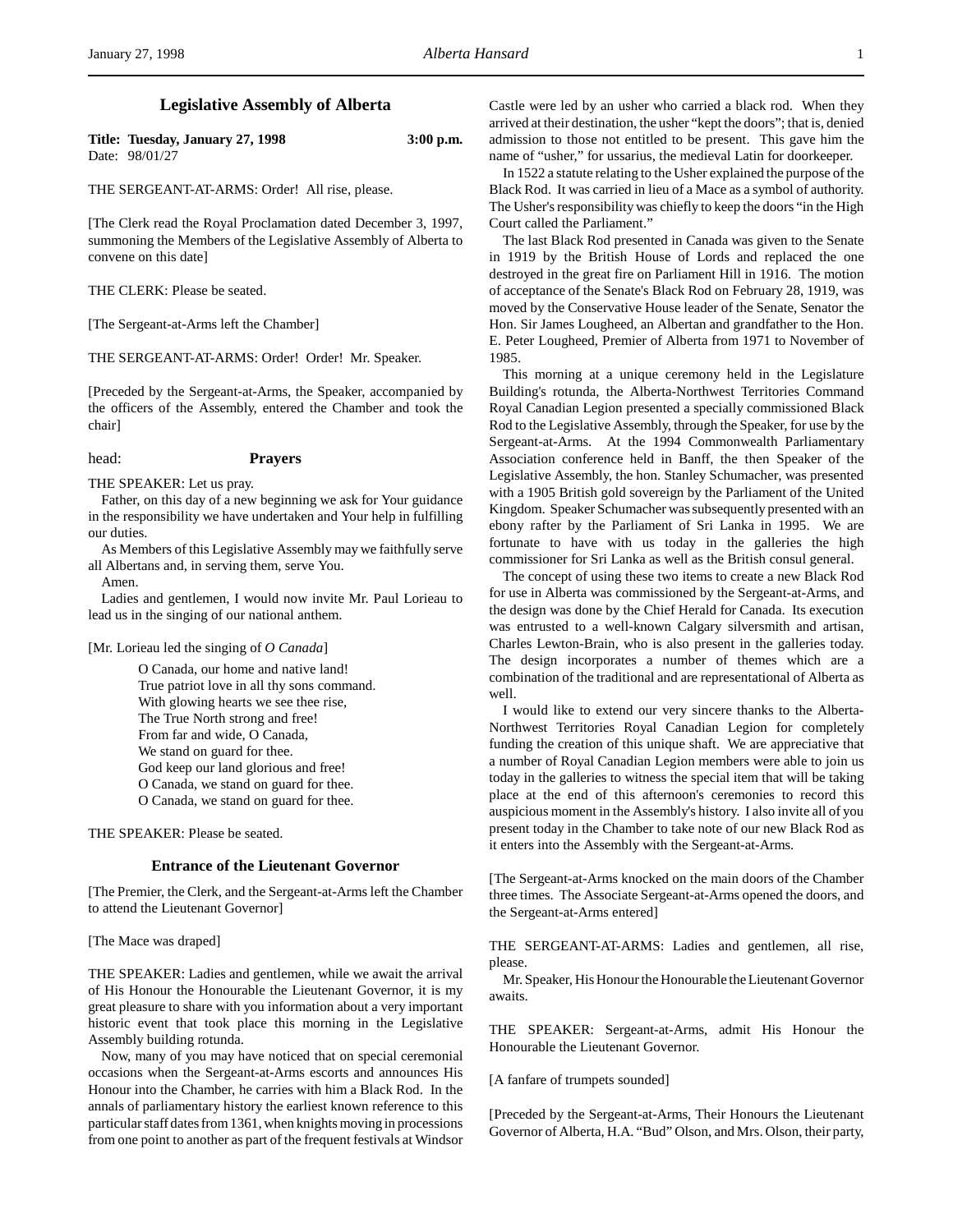the Premier, and the Clerk entered the Chamber. His Honour took his place upon the throne]

## head: **Speech from the Throne**

HIS HONOUR: Please be seated.

Fellow Albertans, it is my privilege and my pleasure to welcome you to the Second Session of the 24th Alberta Legislature.

Preparing for the future is very important to Albertans. Our greatest obligation is to leave our children and our grandchildren a province that is even better than the one which was left to us. This is the mission to which my government rededicates itself as we approach a new millennium. Our young people must be our top priority.

Over the past five years Albertans have built a solid foundation for the next generation. Thanks to their hard work there is renewed and more balanced prosperity throughout our house. Alberta enjoys the highest employment rate in Canada [Source: Statistics Canada, December 1997] and the highest forecasted economic growth in the country [Source: Conference Board of Canada, October 21, 1997]. This year's budget surplus is projected at \$2 billion. The net provincial debt should be gone by 2000 or 2001 if oil and gas prices remain stable.

But there is more work to do. After eliminating the net debt, Albertans will still face their first mortgage, a total accumulated debt of \$14 billion. Although this debt is offset by assets like the Alberta heritage savings trust fund, it still costs the province more than \$1 billion in interest payments each year. At the same time, Alberta's strong economic growth is generating more activity and attracting more people, boosting demand for government services such as schools, hospitals, and roads.

At the Alberta Growth Summit, Albertans told their government to respond to the pressures of growth and to develop the heart of our Alberta advantage, our people, while remaining fiscally responsible. Our government must strike a balance between paying down the mortgage and expanding the house to meet the needs of a growing household. Accordingly, for the next three years the government will direct the first \$1 billion of any annual surplus to pay down the provincial debt, the next \$250 million to onetime initiatives in Albertans' priority areas, and any remaining surplus to further payments on the mortgage.

Reinvesting in Albertans is a pillar of our government's agenda for opportunity, but it will never return to simply throwing money at problems. It will keep searching for new and better ways to deliver responsive and responsible programs and services. At the Alberta Growth Summit the private sector committed to being an energetic and responsible partner with government in efforts like work experience, apprenticeship, and mentor programs.

Albertans' priority on developing people reflects an understanding that they are the driving force in our society and our economy and that all Albertans must have the opportunities they need to develop their full potential and to contribute actively to their families, their workplaces, and their communities.

The primary foundation for this is education. Our goal is to have the best educated young people in Canada with our students posting the highest achievement results in the country by 2001. Albertans want an education system that instills in our children the values that made our province strong, the values of self-reliance, self-discipline, respect for others, honesty, and industriousness.

Our government will increase funding for kindergarten to grade 12 by 13 percent, or \$380 million, over the next three years. The grant for basic instruction will increase to give school boards more

flexibility to meet their students' needs. The government will ensure that this flexibility remains by planning for and funding annual increases in enrollment. It will continue both to ensure public quality education through public, separate, and charter schools and to support parents who choose private or home schooling.

The government will continue its commitment to help students learn through the use of technology. For the first time it will outline a standard of knowledge and technical skills which students are expected to acquire. It will make funding for technology more flexible by eliminating the requirement for school boards to match government funding for that purpose, and it will provide further funding to address the costs of transporting students and also revise its formula for funding transportation to and from rural schools to encourage greater safety and efficiency.

Our government will launch a program to catch and correct reading problems as soon as they appear, even as early as kindergarten. It will enable school boards to hire intern teachers to help teachers assess and further support students who show early signs of falling behind. It will extend funding for English as a Second Language programs to give Canadian-born children from families in which English is the second language the same chance and support to learn English as immigrant students. It will increase funding for students with special physical and mental difficulties. It will keep working with local service providers to find ways to better co-ordinate services for children to help them overcome social, economic, and family-related barriers to learning.

Albertans stressed the importance of ensuring that our young people have every opportunity to learn a marketable skill and to improve their skills as they progress through life. The government's reinvestment plan for Advanced Education and Career Development calls for an increase of about 7.5 percent, or \$95 million, between now and 2001.

The government will create more places for the rising number of high school graduates entering our postsecondary institutions. It will expand its apprenticeship programs, particularly in areas required by Alberta's thriving economy. It will work with institutions and the private sector to create a \$30 million tuition bursary for students with the greatest financial need and to identify requirements for knowledge and skills.

Our government will communicate these requirements through efforts like the Alberta learning information system, which gives young people details on opportunities for learning and careers. It will modernize research infrastructure and help to attract quality researchers, and it will consider with students and others the merits of legislating a freeze on the tuition cap at 30 percent of expenditures related to credit programs.

The government maintains its commitment to help all Albertans maintain or regain their independence and to support the truly needy. Over the next three years it will increase funding for Family and Social Services by more than 5 percent, or about \$70 million, to handle growing caseloads in child welfare and handicapped children's services and to fund women's shelters and family and community support services.

Our government will aim to keep children physically, mentally, and emotionally safe through a Forever Homes initiative that serves them until their original home is healed or an adoptive home is found to nurture them for the long term. The move towards more community-based services will continue with the transfer of responsibilities to the child and family services regional authorities and the persons with developmental disabilities boards. This will ensure the delivery of comprehensive, integrated programs to meet the developmental needs of children and families.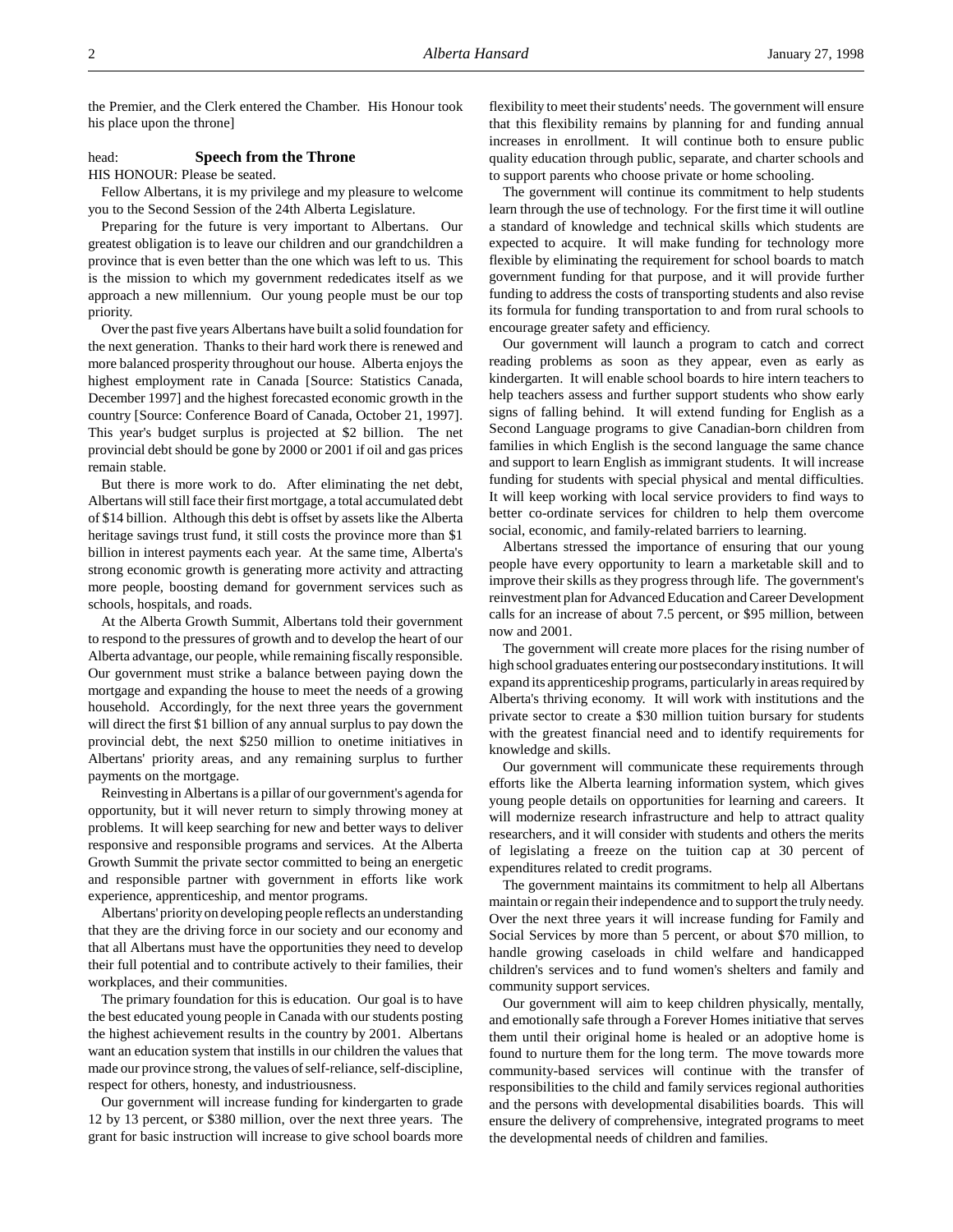The government will take new steps to combat teenaged prostitution and to address the needs of children affected by fetal alcohol syndrome and find ways to prevent it. Children in lowincome families will receive further support under the national child benefit, for which our government will complement increases in federal child tax benefits, and reflecting the government's commitment to easing Albertans' tax burden, low- and middleincome working families will receive two payments for 1998 totaling up to \$1,000 under the Alberta family employment tax credit.

High-quality, accessible, and sustainable health care remains an important part of our government's agenda for opportunity. It will increase funding for health to meet the changing needs of a growing and aging population. Reflecting the broad view of health taken at the Alberta Growth Summit and elsewhere, there will be more emphasis on monitoring the state of Albertans' health and on protecting and promoting good health and continued emphasis on treating illness, especially in the area of mental health.

The government will frame standards and measures for our health system. It will continue to develop a modern system to use and share information on health. After consulting extensively with Albertans, it will develop new legislation to protect the privacy of information on their personal health.

Our government will address the needs of Alberta's seniors through a review of long-term care services in the province. It will assess the effectiveness of its new legislation to protect persons in care, and it will review the impact of an aging population on public programs such as social housing to respond to the changing needs of our seniors.

Our government will provide more protection within the legal system to victims of family violence. It will act on the pending report of the MLA committee set up to recommend improvements to the province's maintenance enforcement program and access to children. It will act on the report of the task force on the appointment of Provincial Court judges. It will better protect vulnerable consumers under new, consolidated legislation governing fair trading, it will explore issues relating to aboriginal justice, and it will keep pressing to make our roads safer and to reduce the incidence of traffic collisions.

Our government will join with Albertans to strengthen our communities even further. It will complete regional library systems and a provincewide electronic library network. It will help problem gamblers through nonresidential treatment, a site on the Internet for young people, and training programs, and in keeping with the government's commitment to return more lottery revenues directly to communities, volunteer local boards will allocate some \$50 million to worthy community projects.

The government will encourage local governments to plan for their future by finding new ways to manage resources and to structure collaborative systems of delivering services. It will provide targeted financial support to communities which need help to establish and sustain essential services.

Another priority identified by Albertans is managing the increasing demands and wear on the roads, buildings, and technology required to meet the challenges of economic growth in our province. The government will reinvest in Alberta's infrastructure starting with accelerating the development of the north/south trade corridor, extending from Alberta's border west of Grande Prairie down to the American border at Coutts. When this is substantially finished by 2007, it will allow for escalating traffic by industry and tourists.

Although financial indicators suggest that our province's economy will continue to thrive, Albertans recognize the danger of complacency. Our government's goal is to have this province acknowledged as the centre of economic growth and prosperity in Canada by the turn of the century. It will continue to create the climate for prosperity for all Albertans and to build on the Alberta advantage that attracts business, investment, and jobs to our province.

Through its unique partnership with the Alberta Economic Development Authority our government will improve the climate for expanded manufacturing and processing and advanced and emerging technologies. It will pursue international trade through efforts like Team Canada's recent visit to Latin America and Team Alberta's mission to Asia last fall. It will continue to improve the province's tax climate by phasing out provincial taxes on machinery and equipment, and it will look at reforming Alberta's personal income tax system.

In energy our government will produce legislation to complete the deregulation of the electricity industry to provide consumers with more choice in a competitive market. It will act on industry-led consultations on royalty and related information systems. It will work with industry to resolve outstanding issues around pipeline tolls and to encourage more construction of pipelines. It will contract out its rural electrification loan portfolio to give farmers more flexibility and to reduce administration, and responding to requests from rural gas co-operatives, it will allow customers to control gas brokerage services through an elected board of directors.

In agriculture the government will design plans to allow the cattle industry to inspect brands on its own, and it will discuss with interested parties and develop a new approach to locating intensive livestock operations.

Environmental issues are a pressing concern for all Albertans. The government will streamline and clarify decision-making structures and processes regarding natural resources. It will include a strategy to protect Alberta's water in its new framework to manage the province's water resources when the Water Act comes into force, and it will improve its program to build a network of protected areas of wilderness and to manage a growing system of parks for people to enjoy long into the future.

In science and research our government will introduce legislation to bring a cohesive and efficient approach to encouraging innovation. It will foster investment by the private sector and other partners.

As proud Canadians, Albertans will continue to play a leading part in renewing a strong and effective federation including Quebec. Following the Alberta Legislature's unanimous approval of the Calgary declaration, Albertans will continue to take the lead in negotiating intergovernmental issues like roles and responsibilities in various sectors of social policy and federal spending powers.

Our government will help to complete a Canada-wide agreement to harmonize environmental management. It will work to meet the reductions for emissions of greenhouse gases agreed to by the provinces and the federal government while ensuring the continued development and growth of Alberta's energy industry. It will seek to include the nation's municipalities, academic institutions, schools, and hospitals in the Canadian agreement on internal trade.

Our government will work with the federal government to address outstanding land claims by Alberta's aboriginal peoples. It will clarify its approach to land claims obligations, intergovernmental relations, and aboriginal self-reliance, and it will improve the governance of Alberta's Métis settlements.

Our government will continue to listen to Albertans and to respond to their concerns. This year an all-party committee of this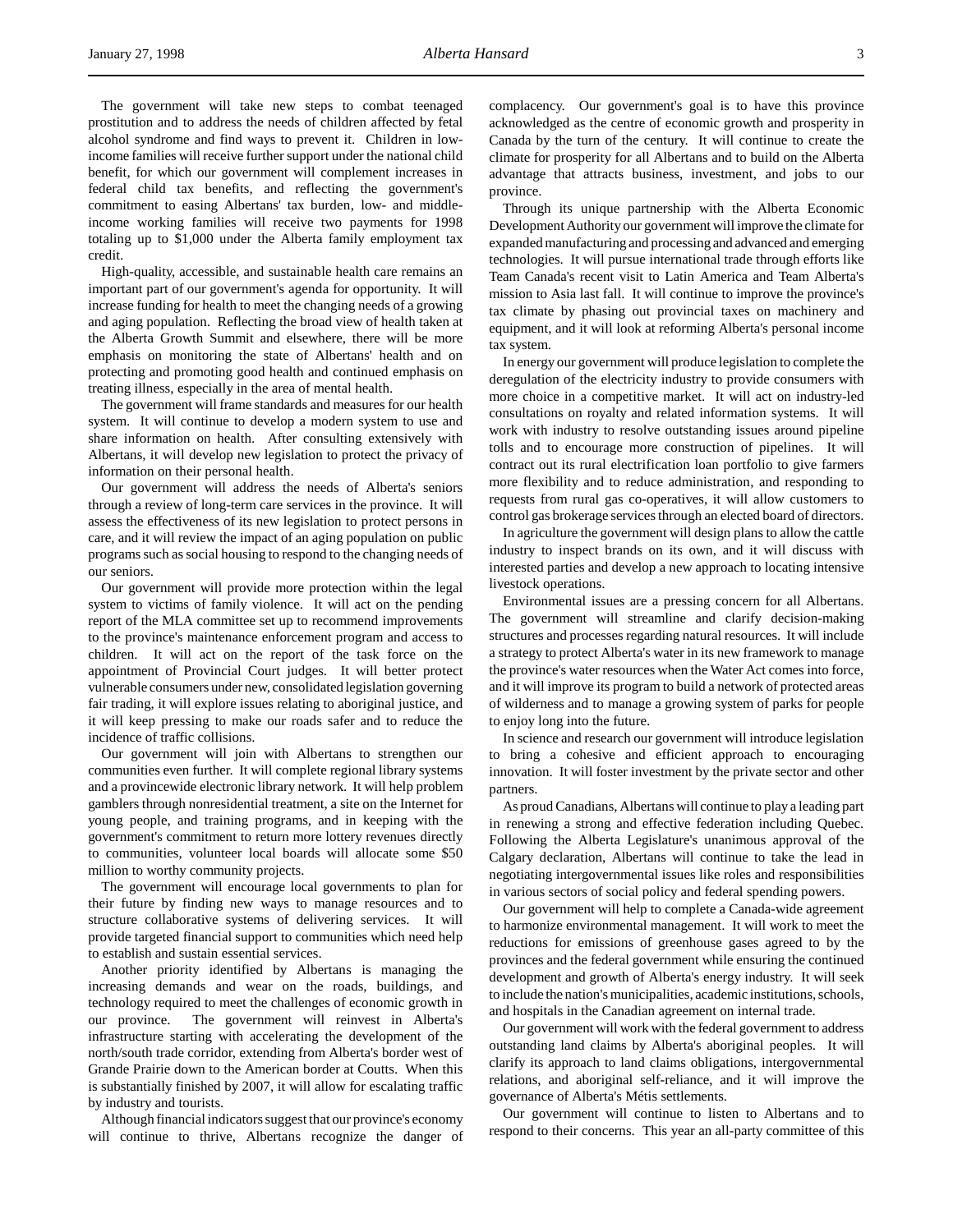Legislature will seek people's views on the Freedom of Information and Protection of Privacy Act. After more than three years of discussions with the public and with health professionals, the government will table legislation relating to the governance, registration, and continuing competence and conduct of professionals in the field of health care.

The government will continue to provide responsive and responsible programs through a public service recognized as among the most focused, creative, and productive in Canada. It will strive to retain, attract, and develop the talented, skilled, and versatile employees required to serve Albertans' developing needs into the next century.

Shortly our government will provide a detailed response to each of the recommendations made at the Alberta Growth Summit. In mid-February the Provincial Treasurer will present a budget outlining the fiscal blueprints for the government's agenda for opportunity.

Fellow Albertans, our government's mission and its commitment are clear. Responding to your wishes, it will stay its course of fiscal responsibility with balanced budgets and diminishing debt. It will reinvest wisely in Albertans' priorities, and as the Premier has declared, children will come first in the house we call Alberta.

Now I leave you to the business of this session confident that as elected representatives you will in every way fulfill your responsibilities to Albertans.

Mr. Speaker and Members of the Legislative Assembly, I pray that the blessing of God may rest on your deliberations.

God bless Alberta. God bless Canada. God save the Queen.

THE SERGEANT-AT-ARMS: All rise, please.

[Preceded by the Sergeant-at-Arms, Their Honours, their party, and the Premier left the Chamber as a fanfare of trumpets sounded]

THE SPEAKER: Please be seated.

[The Mace was uncovered]

[The Premier returned to the Chamber]

#### head: **Introduction of Bills**

THE SPEAKER: The hon. the Premier.

# **Bill 1 Protection of Children Involved in Prostitution Act**

MR. KLEIN: Thank you, Mr. Speaker. I request leave to introduce Bill 1, being the Protection of Children Involved in Prostitution Act, 1998.

Mr. Speaker, Bill 1 demonstrates our commitment to protecting the well-being of our children and youth. It recognizes the seriousness of the issue of children involved in prostitution and takes steps to address it.

Mr. Speaker, the honour of presenting this bill today gives me the opportunity to recognize the individual who will be carrying it through the Legislature, the MLA for Calgary-Fish Creek. This hon. member spent countless hours with police and social agencies not only to obtain information to prepare the bill but to get personal insight into the seriousness of the problem.

The Department of Family and Social Services will allot \$5.2 million over the next three years to support this legislation. Bill 1 will strengthen our ability to combat child prostitution. All government departments must work together along with other levels of government, nongovernment organizations, law enforcement agencies, and communities to make the matter of children involved in prostitution a priority and stop the abuse of our children.

Thank you.

[Leave granted; Bill 1 read a first time]

# **Tablings**

THE SPEAKER: I have the honour to table a copy of the speech graciously given by His Honour the Honourable the Lieutenant Governor.

# **Motions**

MR. KLEIN: Mr. Speaker, I move that the speech of His Honour the Honourable the Lieutenant Governor to this Assembly be taken into consideration tomorrow.

[Motion carried]

MRS. BLACK: Mr. Speaker, I move that the Votes and Proceedings of this Assembly be printed after first having been perused by Mr. Speaker and that he do appoint the printing thereof and that no person but such as he shall appoint do presume to print the same.

### [Motion carried]

MR. HANCOCK: Mr. Speaker, I move that the select standing committees for the present session of the Legislative Assembly be appointed for the following purposes:

- (1) Alberta Heritage Savings Trust Fund,
- (2) Law and Regulations,
- (3) Legislative Offices,
- (4) Private Bills,
- (5) Privileges and Elections, Standing Orders and Printing,
- (6) Public Accounts, and
- (7) Public Affairs.

[Motion carried]

MR. HAVELOCK: Mr. Speaker, I seek the Assembly's unanimous consent to waive Standing Order 49(1), providing for the establishment of a striking committee to prepare, recommend, and report a list of the members, chairmen, and deputy chairmen to comprise the Assembly's seven standing committees.

THE SPEAKER: Having heard the request from the Government House Leader, those in favour, please say aye.

#### HON. MEMBERS: Aye.

THE SPEAKER: Those members opposed, please say no. So ordered.

MR. HAVELOCK: Mr. Speaker, I seek the Assembly's unanimous